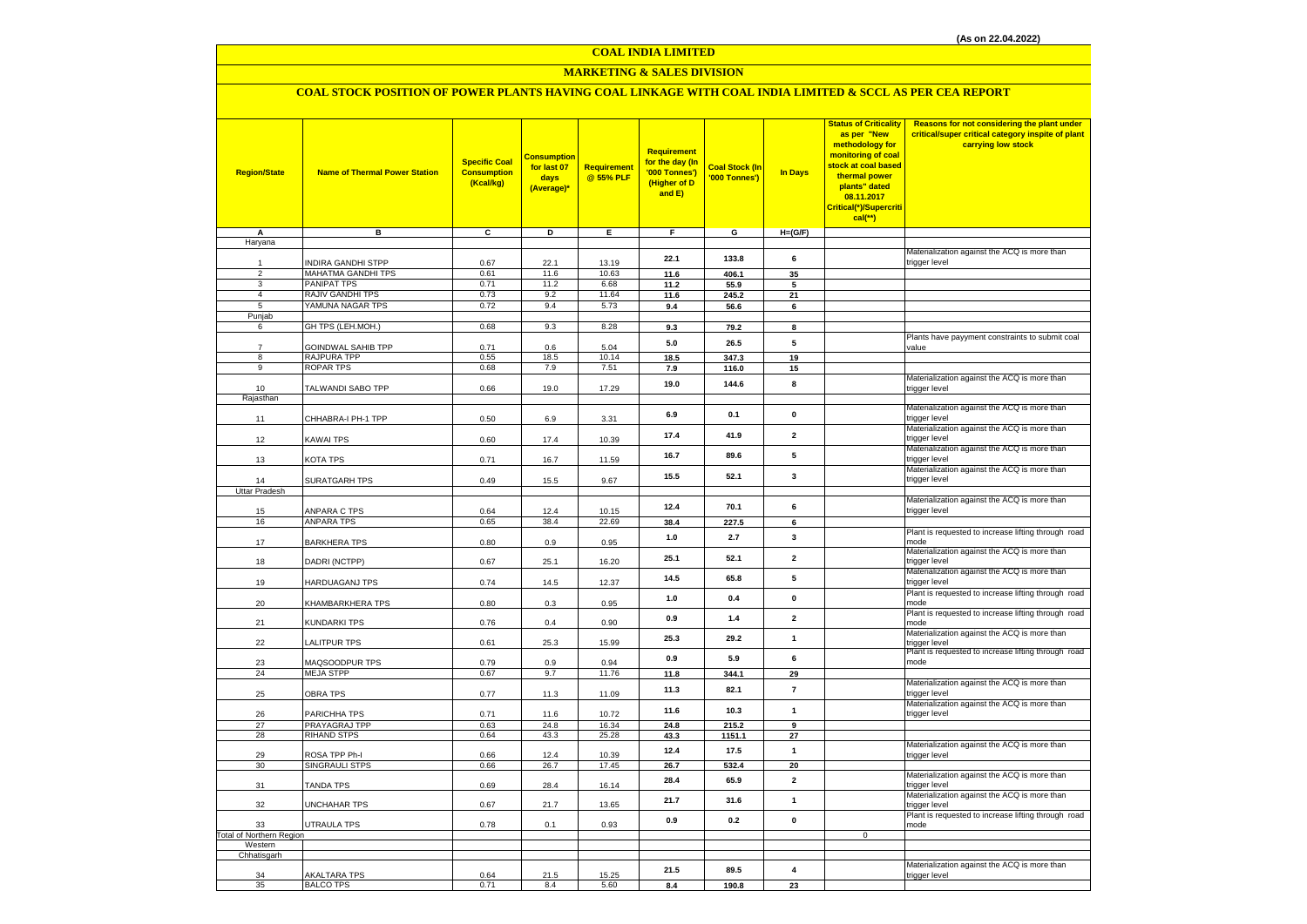#### **COAL INDIA LIMITED**

### **MARKETING & SALES DIVISION**

## **COAL STOCK POSITION OF POWER PLANTS HAVING COAL LINKAGE WITH COAL INDIA LIMITED & SCCL AS PER CEA REPORT**

| <b>Region/State</b> | <b>Name of Thermal Power Station</b> | <b>Specific Coal</b><br><b>Consumption</b><br>(Kcal/kg) | <b>Consumption</b><br>for last 07<br>days<br>(Average) | <b>Requirement</b><br>@ 55% PLF | <b>Requirement</b><br>for the day (In<br>'000 Tonnes')<br>(Higher of D<br>and E) | <b>Coal Stock (In</b><br>'000 Tonnes') | <b>In Days</b>          | <b>Status of Criticality</b><br>as per "New<br>methodology for<br>monitoring of coal<br>stock at coal based<br>thermal power<br>plants" dated<br>08.11.2017<br>Critical(*)/Supercriti<br>cal(**) | Reasons for not considering the plant under<br>critical/super critical category inspite of plant<br>carrying low stock |
|---------------------|--------------------------------------|---------------------------------------------------------|--------------------------------------------------------|---------------------------------|----------------------------------------------------------------------------------|----------------------------------------|-------------------------|--------------------------------------------------------------------------------------------------------------------------------------------------------------------------------------------------|------------------------------------------------------------------------------------------------------------------------|
| A                   | в                                    | $\overline{c}$                                          | Þ                                                      | Е.                              | F.                                                                               | G                                      | $H=(G/F)$               |                                                                                                                                                                                                  |                                                                                                                        |
| 36                  | <b>BANDAKHAR TPP</b>                 | 0.71                                                    | 4.7                                                    | 2.81                            | 4.7                                                                              | 18.5                                   | $\overline{\mathbf{4}}$ |                                                                                                                                                                                                  | Materialization against the ACQ is more than<br>trigger level                                                          |
| 37                  | <b>BARADARHA TPS</b>                 | 0.77                                                    | 20.2                                                   | 12.25                           | 20.2                                                                             | 285.9                                  | 14                      |                                                                                                                                                                                                  |                                                                                                                        |
| 38                  | <b>BHILAI TPS</b>                    | 0.76                                                    | 8.5                                                    | 5.01                            | 8.5                                                                              | 134.8                                  | 16                      |                                                                                                                                                                                                  |                                                                                                                        |
|                     |                                      |                                                         |                                                        |                                 | 6.0                                                                              | 25.1                                   | $\overline{4}$          |                                                                                                                                                                                                  | Materialization against the ACQ is more than                                                                           |
| 39                  | <b>BINJKOTE TPP</b>                  | 0.75                                                    | 0.0                                                    | 5.95                            |                                                                                  |                                        |                         |                                                                                                                                                                                                  | trigger level                                                                                                          |
| 40<br>41            | <b>DSPM TPS</b><br><b>KORBA STPS</b> | 0.69<br>0.67                                            | 8.9<br>38.9                                            | 4.56<br>22.94                   | 8.9                                                                              | 91.3                                   | 10<br>14                |                                                                                                                                                                                                  |                                                                                                                        |
| 42                  | KORBA-WEST TPS                       | 0.78                                                    | 20.1                                                   | 13.79                           | 38.9<br>20.1                                                                     | 554.1<br>226.7                         | 11                      |                                                                                                                                                                                                  |                                                                                                                        |
| 43                  | <b>LARA TPP</b>                      | 0.66                                                    | 26.4                                                   | 13.92                           | 26.4                                                                             | 383.4                                  | 15                      |                                                                                                                                                                                                  |                                                                                                                        |
|                     |                                      |                                                         |                                                        |                                 | 6.3                                                                              | 8.6                                    | $\mathbf{1}$            |                                                                                                                                                                                                  | Materialization against the ACQ is more than                                                                           |
| 44                  | NAWAPARA TPP                         | 0.79                                                    | 0.0                                                    | 6.28                            |                                                                                  |                                        |                         |                                                                                                                                                                                                  | trigger level                                                                                                          |
| 45                  | PATHADI TPP                          | 0.65                                                    | 52                                                     | 5.18                            | 5.2                                                                              | 29.5                                   | 6                       |                                                                                                                                                                                                  | Supply restricted considering high stock at their<br>end                                                               |
| 46                  | <b>SIPAT STPS</b>                    | 0.68                                                    | 29.4                                                   | 26.62                           | 29.4                                                                             | 576.1                                  | 20                      |                                                                                                                                                                                                  |                                                                                                                        |
|                     |                                      |                                                         |                                                        |                                 | 32.4                                                                             | 140.6                                  | $\overline{\mathbf{4}}$ |                                                                                                                                                                                                  | Materialization against the ACQ is more than                                                                           |
| 47                  | <b>TAMNAR TPP</b>                    | 0.84                                                    | 32.4                                                   | 26.52                           |                                                                                  |                                        |                         |                                                                                                                                                                                                  | trigger level                                                                                                          |
|                     |                                      | 0.75                                                    |                                                        | 14.22                           | 22.7                                                                             | 128.6                                  | 6                       |                                                                                                                                                                                                  | Materialization against the ACQ is more than<br>trigger level                                                          |
| 48<br>Gujarat       | UCHPINDA TPP                         |                                                         | 22.7                                                   |                                 |                                                                                  |                                        |                         |                                                                                                                                                                                                  |                                                                                                                        |
|                     |                                      |                                                         |                                                        |                                 |                                                                                  |                                        |                         |                                                                                                                                                                                                  | Materialization against the ACQ is more than                                                                           |
| 49                  | <b>GANDHI NAGAR TPS</b>              | 0.69                                                    | 8.3                                                    | 5.71                            | 8.3                                                                              | 102.1                                  | 12                      |                                                                                                                                                                                                  | trigger level                                                                                                          |
| 50                  | SABARMATI (D-F STATIONS)             | 0.57                                                    | 4.7                                                    | 2.74                            | 4.7                                                                              | 24.0                                   | #REF!                   |                                                                                                                                                                                                  |                                                                                                                        |
|                     |                                      |                                                         |                                                        |                                 | 14.7                                                                             | 54.1                                   | 4                       |                                                                                                                                                                                                  | Materialization against the ACQ is more than                                                                           |
| 51                  | UKAI TPS                             | 0.67                                                    | 14.7                                                   | 9.85                            |                                                                                  |                                        |                         |                                                                                                                                                                                                  | trigger level<br>Materialization against the ACQ is more than                                                          |
| 52                  | <b>WANAKBORI TPS</b>                 | 0.67                                                    | 30.3                                                   | 20.22                           | 30.3                                                                             | 171.2                                  | 6                       |                                                                                                                                                                                                  | trigger level                                                                                                          |
| Madhya Pradesh      |                                      |                                                         |                                                        |                                 |                                                                                  |                                        |                         |                                                                                                                                                                                                  |                                                                                                                        |
| 53                  | AMARKANTAK EXT TPS                   | 0.65                                                    | 3.1                                                    | 1.80                            | 3.1                                                                              | 49.7                                   | 16                      |                                                                                                                                                                                                  |                                                                                                                        |
| 54                  | <b>ANUPPUR TPP</b>                   | 0.65                                                    | 16.7                                                   | 10.31                           | 16.7                                                                             | 318.0                                  | 19                      |                                                                                                                                                                                                  |                                                                                                                        |
|                     |                                      |                                                         |                                                        |                                 | 6.1                                                                              | 33.7                                   | 6                       |                                                                                                                                                                                                  | Materialization against the ACQ is more than                                                                           |
| 55                  | <b>BINA TPS</b>                      | 0.74                                                    | 6.1                                                    | 4.88                            |                                                                                  |                                        |                         |                                                                                                                                                                                                  | trigger level<br>Materialization against the ACQ is more than                                                          |
| 56                  | GADARWARA TPP                        | 0.66                                                    | 23.4                                                   | 13.93                           | 23.4                                                                             | 50.7                                   | $\mathbf 2$             |                                                                                                                                                                                                  | trigger level                                                                                                          |
|                     |                                      |                                                         |                                                        |                                 | 10.4                                                                             | 180.7                                  | 17                      |                                                                                                                                                                                                  | Materialization against the ACQ is more than                                                                           |
| 57                  | <b>KHARGONE STPP</b>                 | 0.60                                                    | 7.3                                                    | 10.45                           |                                                                                  |                                        |                         |                                                                                                                                                                                                  | trigger level                                                                                                          |
| 58                  | SANJAY GANDHI TPS                    | 0.82                                                    | 14.5                                                   | 14.57                           | 14.6                                                                             | 35.4                                   | $\overline{2}$          |                                                                                                                                                                                                  | Non payment of dues<br>Non Payment of Dues                                                                             |
| 59                  | <b>SATPURA TPS</b>                   | 0.67                                                    | 7.6                                                    | 11.79                           | 11.8                                                                             | 51.0                                   | $\Delta$                |                                                                                                                                                                                                  | Materialization against the ACQ is more than                                                                           |
| 60                  | <b>SEIONI TPP</b>                    | 0.64                                                    | 10.4                                                   | 5.06                            | 10.4                                                                             | 23.5                                   | $\overline{\mathbf{2}}$ |                                                                                                                                                                                                  | trigger level                                                                                                          |
| 61                  | SHREE SINGAJI TPP                    | 0.71                                                    | 31.7                                                   | 23.50                           | 31.7                                                                             | 143.5                                  | 5                       |                                                                                                                                                                                                  | Non Payment of Dues                                                                                                    |
| 62                  | <b>VINDHYACHAL STPS</b>              | 0.69                                                    | 62.5                                                   | 43.60                           | 62.5                                                                             | 1635.3                                 | 26                      |                                                                                                                                                                                                  |                                                                                                                        |
| Maharashtra         |                                      |                                                         |                                                        |                                 |                                                                                  |                                        |                         |                                                                                                                                                                                                  |                                                                                                                        |
| 63                  | <b>AMRAVATI TPS</b>                  | 0.62                                                    | 20.2                                                   | 11.07                           | 20.2                                                                             | 71.9                                   | 4                       |                                                                                                                                                                                                  | Materialization against the ACQ is more than<br>trigger level                                                          |
| 64                  | <b>BHUSAWAL TPS</b>                  | 0.72                                                    | 19.1                                                   | 11.44                           | 19.1                                                                             | 18.7                                   | $\mathbf{1}$            |                                                                                                                                                                                                  | Non payment of dues                                                                                                    |
| 65                  | <b>BUTIBORI TPP</b>                  | 0.67                                                    | 0.0                                                    | 5.31                            | 5.3                                                                              | 59.7                                   | 11                      |                                                                                                                                                                                                  |                                                                                                                        |
| 66                  | CHANDRAPUR(MAHARASHTRA) STPS         | 0.78                                                    | 40.3                                                   | 30.17                           | 40.3                                                                             | 293.5                                  | $\overline{7}$          |                                                                                                                                                                                                  | Non payment of dues                                                                                                    |
|                     |                                      |                                                         |                                                        |                                 | 5.9                                                                              | 3.4                                    | $\mathbf{1}$            |                                                                                                                                                                                                  | Materialization against the ACQ is more than                                                                           |
| 67                  | DAHANU TPS                           | 0.62                                                    | 5.9                                                    | 4.09                            |                                                                                  |                                        |                         |                                                                                                                                                                                                  | trigger level<br>Materialization against the ACQ is more than                                                          |
| 68                  | DHARIWAL TPP                         | 0.67                                                    | 8.2                                                    | 5.34                            | 8.2                                                                              | 66.1                                   | 8                       |                                                                                                                                                                                                  | trigger level                                                                                                          |
|                     |                                      |                                                         |                                                        |                                 | 8.7                                                                              | 45.7                                   | 5                       |                                                                                                                                                                                                  | Materialization against the ACQ is more than                                                                           |
| 69                  | <b>GMR WARORA TPS</b>                | 0.67                                                    | 8.7                                                    | 5.29                            |                                                                                  |                                        |                         |                                                                                                                                                                                                  | trigger level                                                                                                          |
|                     |                                      |                                                         |                                                        |                                 | 21.1                                                                             | 105.7                                  | 5                       |                                                                                                                                                                                                  | Materialization against the ACQ is more than                                                                           |
| 70                  | KHAPARKHEDA TPS                      | 0.89                                                    | 21.1                                                   | 15.72<br>22.08                  |                                                                                  |                                        |                         |                                                                                                                                                                                                  | trigger level<br>Non payment of dues                                                                                   |
| 71                  | <b>KORADI TPS</b>                    | 0.76                                                    | 24.4                                                   |                                 | 24.4                                                                             | 81.9                                   | 3                       |                                                                                                                                                                                                  | Materialization against the ACQ is more than                                                                           |
| 72                  | <b>MAUDA TPS</b>                     | 0.70                                                    | 32.0                                                   | 21.29                           | 32.0                                                                             | 62.6                                   | $\overline{2}$          |                                                                                                                                                                                                  | trigger level                                                                                                          |
| 73                  | <b>NASIK TPS</b>                     | 0.81                                                    | 5.0                                                    | 6.72                            | 6.7                                                                              | 11.3                                   | $\overline{\mathbf{2}}$ |                                                                                                                                                                                                  | Non payment of dues                                                                                                    |
| 74                  | <b>PARAS TPS</b>                     | 0.74                                                    | 7.8                                                    | 4.90                            | 7.8                                                                              | 18.6                                   | $\overline{\mathbf{2}}$ |                                                                                                                                                                                                  | Non payment of dues                                                                                                    |
| 75                  | PARLI TPS                            | 0.67                                                    | 9.3                                                    | 6.65                            | 9.3                                                                              | 49.9                                   | 5                       |                                                                                                                                                                                                  | Non payment of dues                                                                                                    |
|                     |                                      |                                                         |                                                        | 9.73                            | 16.1                                                                             | 61.0                                   | 4                       |                                                                                                                                                                                                  | Materialization against the ACQ is more than                                                                           |
| 76                  | <b>SOLAPUR STPS</b>                  | 0.56                                                    | 16.1                                                   |                                 |                                                                                  |                                        |                         |                                                                                                                                                                                                  | trigger level                                                                                                          |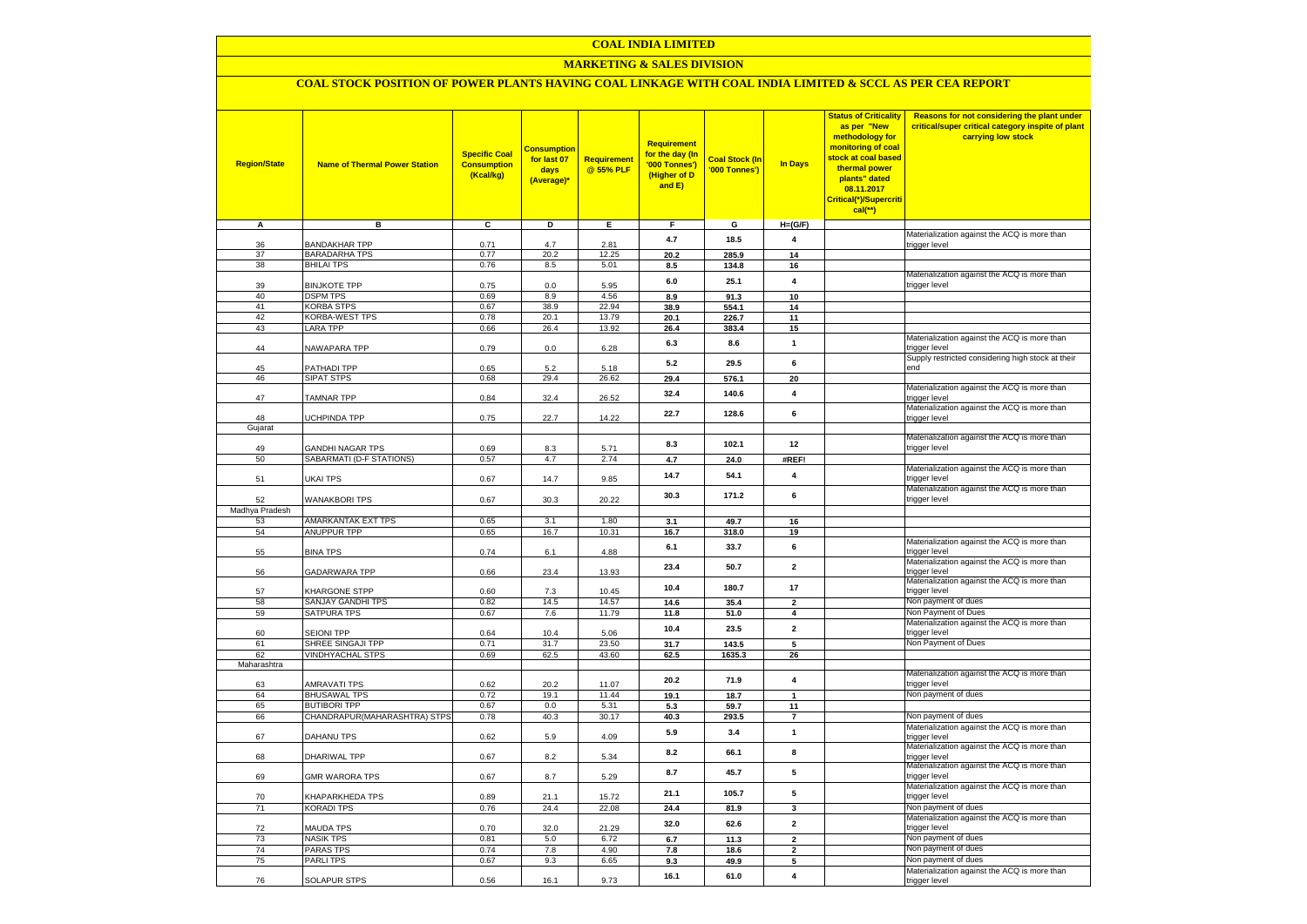### **COAL INDIA LIMITED**

### **MARKETING & SALES DIVISION**

# **COAL STOCK POSITION OF POWER PLANTS HAVING COAL LINKAGE WITH COAL INDIA LIMITED & SCCL AS PER CEA REPORT**

| <b>Region/State</b><br>A                   | <b>Name of Thermal Power Station</b><br>в  | <b>Specific Coal</b><br><b>Consumption</b><br>(Kcal/kg)<br>C | <b>Consumption</b><br>for last 07<br>days<br>(Average)*<br>D | <b>Requirement</b><br>@ 55% PLF<br>Е. | <b>Requirement</b><br>for the day (In<br>'000 Tonnes')<br>(Higher of D<br>and E)<br>F. | <b>Coal Stock (In</b><br>'000 Tonnes')<br>$\mathbf{G}$ | <b>In Days</b><br>$H=(G/F)$ | <b>Status of Criticality</b><br>as per "New<br>methodology for<br>monitoring of coal<br><mark>stock at coal based</mark><br>thermal power<br>plants" dated<br>08.11.2017<br>Critical(*)/Supercriti<br>cal(**) | Reasons for not considering the plant under<br>critical/super critical category inspite of plant<br>carrying low stock |
|--------------------------------------------|--------------------------------------------|--------------------------------------------------------------|--------------------------------------------------------------|---------------------------------------|----------------------------------------------------------------------------------------|--------------------------------------------------------|-----------------------------|---------------------------------------------------------------------------------------------------------------------------------------------------------------------------------------------------------------|------------------------------------------------------------------------------------------------------------------------|
|                                            |                                            |                                                              |                                                              |                                       |                                                                                        |                                                        |                             |                                                                                                                                                                                                               | Materialization against the ACQ is more than                                                                           |
| 77                                         | <b>TIRORA TPS</b>                          | 0.66                                                         | 41.1                                                         | 28.73                                 | 41.1                                                                                   | 204.6                                                  | 5                           |                                                                                                                                                                                                               | trigger level                                                                                                          |
| 78                                         | WARDHA WARORA TPP                          | 0.66                                                         | 3.9                                                          | 4.71                                  | 4.7                                                                                    | 135.6                                                  | 29                          | $\overline{0}$                                                                                                                                                                                                |                                                                                                                        |
| <b>Total of Western Region</b><br>Southern |                                            |                                                              |                                                              |                                       |                                                                                        |                                                        |                             |                                                                                                                                                                                                               |                                                                                                                        |
| Andhra Pradesh                             |                                            |                                                              |                                                              |                                       |                                                                                        |                                                        |                             |                                                                                                                                                                                                               |                                                                                                                        |
| 79                                         | DAMODARAM SANJEEVAIAH TPS                  | 0.66                                                         | 10.4                                                         | 13.85                                 | 13.8                                                                                   | 130.7                                                  | 9                           |                                                                                                                                                                                                               | Materialization against the ACQ is more than<br>trigger level                                                          |
| 80                                         | Dr. N.TATA RAO TPS                         | 0.77                                                         | 28.8                                                         | 17.90                                 | 28.8                                                                                   | 64.8                                                   | $\mathbf 2$                 |                                                                                                                                                                                                               | Materialization against the ACQ is more than<br>trigger level                                                          |
| 81                                         | PAINAMPURAM TPP                            | 0.59                                                         | 14.7                                                         | 10.21                                 | 14.7                                                                                   | 76.5                                                   | 5                           |                                                                                                                                                                                                               | Materialization against the ACQ is more than<br>trigger level                                                          |
| 82                                         | RAYALASEEMA TPS                            | 0.76                                                         | 19.8                                                         | 16.60                                 | 19.8                                                                                   | 47.6                                                   | $\overline{2}$              |                                                                                                                                                                                                               | Materialization against the ACQ is more than<br>trigger level                                                          |
| 83                                         | SIMHADRI                                   | 0.78                                                         | 29.2                                                         | 20.54                                 | 29.2                                                                                   | 181.4                                                  | 6                           |                                                                                                                                                                                                               | Materialization against the ACQ is more than<br>trigger level<br>Materialization against the ACQ is more than          |
| 84                                         | <b>GPL TPP</b>                             | 0.53                                                         | 16.1                                                         | 9.26                                  | 16.1                                                                                   | 19.2                                                   | $\mathbf{1}$                |                                                                                                                                                                                                               | trigger level                                                                                                          |
| 85                                         | <b>VIZAG TPP</b>                           | 0.67                                                         | 8.4                                                          | 9.20                                  | 9.2                                                                                    | 54.9                                                   | 6                           |                                                                                                                                                                                                               |                                                                                                                        |
| Karnataka                                  |                                            |                                                              |                                                              |                                       |                                                                                        |                                                        |                             |                                                                                                                                                                                                               |                                                                                                                        |
| 86                                         | <b>BELLARY TPS</b>                         | 0.63                                                         | 13.0                                                         | 14.23                                 | 14.2                                                                                   | 90.9                                                   | 6                           |                                                                                                                                                                                                               | Materialization against the ACQ is more than<br>trigger level<br>Materialization against the ACQ is more than          |
| 87                                         | KUDGI STPP                                 | 0.63                                                         | 22.0                                                         | 19.90                                 | 22.0                                                                                   | 56.6                                                   | 3                           |                                                                                                                                                                                                               | trigger level<br>Materialization against the ACQ is more than                                                          |
| 88                                         | <b>RAICHUR TPS</b>                         | 0.66                                                         | 11.6                                                         | 14.98                                 | 15.0                                                                                   | 88.5                                                   | 6                           |                                                                                                                                                                                                               | trigger level                                                                                                          |
| 89<br><b>Tamil Nadu</b>                    | YERMARUS TPP                               | 0.62                                                         | 14.4                                                         | 13.09                                 | 14.4                                                                                   | 59.5                                                   | 4                           |                                                                                                                                                                                                               | Materialization against the ACQ is more than<br>trigger level                                                          |
| 90                                         | <b>METTUR TPS</b>                          | 0.81                                                         | 11.3                                                         | 8.98                                  | 11.3                                                                                   | 7.5                                                    | $\mathbf{1}$                |                                                                                                                                                                                                               | Materialization against the ACQ is more than<br>trigger level                                                          |
| 91                                         | METTUR TPS - II                            | 0.78                                                         | 7.6                                                          | 6.16                                  | 7.6                                                                                    | 12.7                                                   | $\mathbf{2}$                |                                                                                                                                                                                                               | Materialization against the ACQ is more than<br>trigger level                                                          |
| 92                                         | NORTH CHENNAI TPS                          | 0.82                                                         | 30.2                                                         | 19.78                                 | 30.2                                                                                   | 56.1                                                   | $\overline{2}$              |                                                                                                                                                                                                               | Materialization against the ACQ is more than<br>trigger level                                                          |
| 93                                         | <b>TUTICORIN TPS</b>                       | 0.96                                                         | 11.1                                                         | 13.31                                 | 13.3                                                                                   | 16.4                                                   | $\mathbf{1}$                |                                                                                                                                                                                                               | Materialization against the ACQ is more than<br>trigger level                                                          |
| 94                                         | <b>VALLUR TPP</b>                          | 0.72                                                         | 25.3                                                         | 14.26                                 | 25.3                                                                                   | 124.2                                                  | 5                           |                                                                                                                                                                                                               | Materialization against the ACQ is more than<br>trigger level                                                          |
| Telangana<br>95                            | <b>BHADRADRI TPP</b>                       | 0.69                                                         | 12.5                                                         | 9.83                                  | 12.5                                                                                   | 72.7                                                   | 6                           |                                                                                                                                                                                                               |                                                                                                                        |
| 96                                         | <b>KAKATIYA TPS</b>                        | 0.57                                                         | 14.5                                                         | 8.33                                  | 14.5                                                                                   | 130.3                                                  | 9                           |                                                                                                                                                                                                               |                                                                                                                        |
| 97                                         | KOTHAGUDEM TPS (NEW)                       | 0.64                                                         | 14.7                                                         | 8.46                                  | 14.7                                                                                   | 101.9                                                  | $\overline{7}$              |                                                                                                                                                                                                               |                                                                                                                        |
| 98                                         | KOTHAGUDEM TPS (STAGE-7)                   | 0.50                                                         | 4.6                                                          | 5.23                                  | 5.2                                                                                    | 57.8                                                   | 11                          |                                                                                                                                                                                                               |                                                                                                                        |
| 99<br>100                                  | <b>RAMAGUNDEM STPS</b><br>RAMAGUNDEM-B TPS | 0.62<br>0.77                                                 | 35.3                                                         | 21.33                                 | 35.3                                                                                   | 168.9                                                  | 5                           |                                                                                                                                                                                                               |                                                                                                                        |
| 101                                        | <b>SINGARENI TPP</b>                       | 0.58                                                         | 0.2<br>16.5                                                  | 0.64<br>9.12                          | 0.6<br>16.5                                                                            | 15.4<br>121.0                                          | 24<br>$\overline{7}$        |                                                                                                                                                                                                               |                                                                                                                        |
| <b>Total of Southern Region</b>            |                                            |                                                              |                                                              |                                       |                                                                                        |                                                        |                             | $\mathsf 0$                                                                                                                                                                                                   |                                                                                                                        |
| Eastern                                    |                                            |                                                              |                                                              |                                       |                                                                                        |                                                        |                             |                                                                                                                                                                                                               |                                                                                                                        |
| Bihar<br>102                               | <b>BARAUNI TPS</b>                         | 0.63                                                         | 4.7                                                          | 5.90                                  | 5.9                                                                                    | 97.5                                                   | 17                          |                                                                                                                                                                                                               |                                                                                                                        |
| 103                                        | <b>BARHI</b>                               | 0.67                                                         | 9.7                                                          | 5.84                                  | 9.7                                                                                    | 105.1                                                  | 11                          |                                                                                                                                                                                                               |                                                                                                                        |
| 104                                        | <b>BARH II</b>                             | 0.67                                                         | 19.4                                                         | 11.67                                 | 19.4                                                                                   | 210.1                                                  | 11                          |                                                                                                                                                                                                               |                                                                                                                        |
| 105                                        | KAHALGAON TPS                              | 0.80                                                         | 35.7                                                         | 24.62                                 | 35.7                                                                                   | 191.3                                                  | 5                           |                                                                                                                                                                                                               | Materialization against the ACQ is more than<br>trigger level                                                          |
| 106                                        | MUZAFFARPUR TPS                            | 0.77                                                         | 5.4                                                          | 3.95                                  | 5.4                                                                                    | 85.7                                                   | 16                          |                                                                                                                                                                                                               | Materialization against the ACQ is more than<br>trigger level                                                          |
| 107                                        | NABINAGAR STPP                             | 0.58                                                         | 18.8                                                         | 10.14                                 | 18.8                                                                                   | 229.3                                                  | 12                          |                                                                                                                                                                                                               | Materialization against the ACQ is more than                                                                           |
| 108<br>Jharkhand                           | NABINAGAR TPP                              | 0.69                                                         | 16.2                                                         | 9.06                                  | 16.2                                                                                   | 78.0                                                   | 5                           |                                                                                                                                                                                                               | trigger level                                                                                                          |
| 109                                        | BOKARO TPS 'A' EXP                         | 0.57                                                         | 6.2                                                          | 3.78                                  | 6.2                                                                                    | 202.5                                                  | 32                          |                                                                                                                                                                                                               |                                                                                                                        |
| 110                                        | CHANDRAPURA(DVC) TPS                       | 0.61                                                         | 7.3                                                          | 4.06                                  | 7.3                                                                                    | 135.5                                                  | 18                          |                                                                                                                                                                                                               |                                                                                                                        |
| 111                                        | <b>JOJOBERA TPS</b>                        | 0.69                                                         | 3.0                                                          | 2.18                                  | 3.0                                                                                    | 61.6                                                   | 21                          |                                                                                                                                                                                                               |                                                                                                                        |
| 112                                        | <b>KODARMA TPP</b>                         | 0.62                                                         | 13.0                                                         | 8.23                                  | 13.0                                                                                   | 148.0                                                  | 11                          |                                                                                                                                                                                                               |                                                                                                                        |